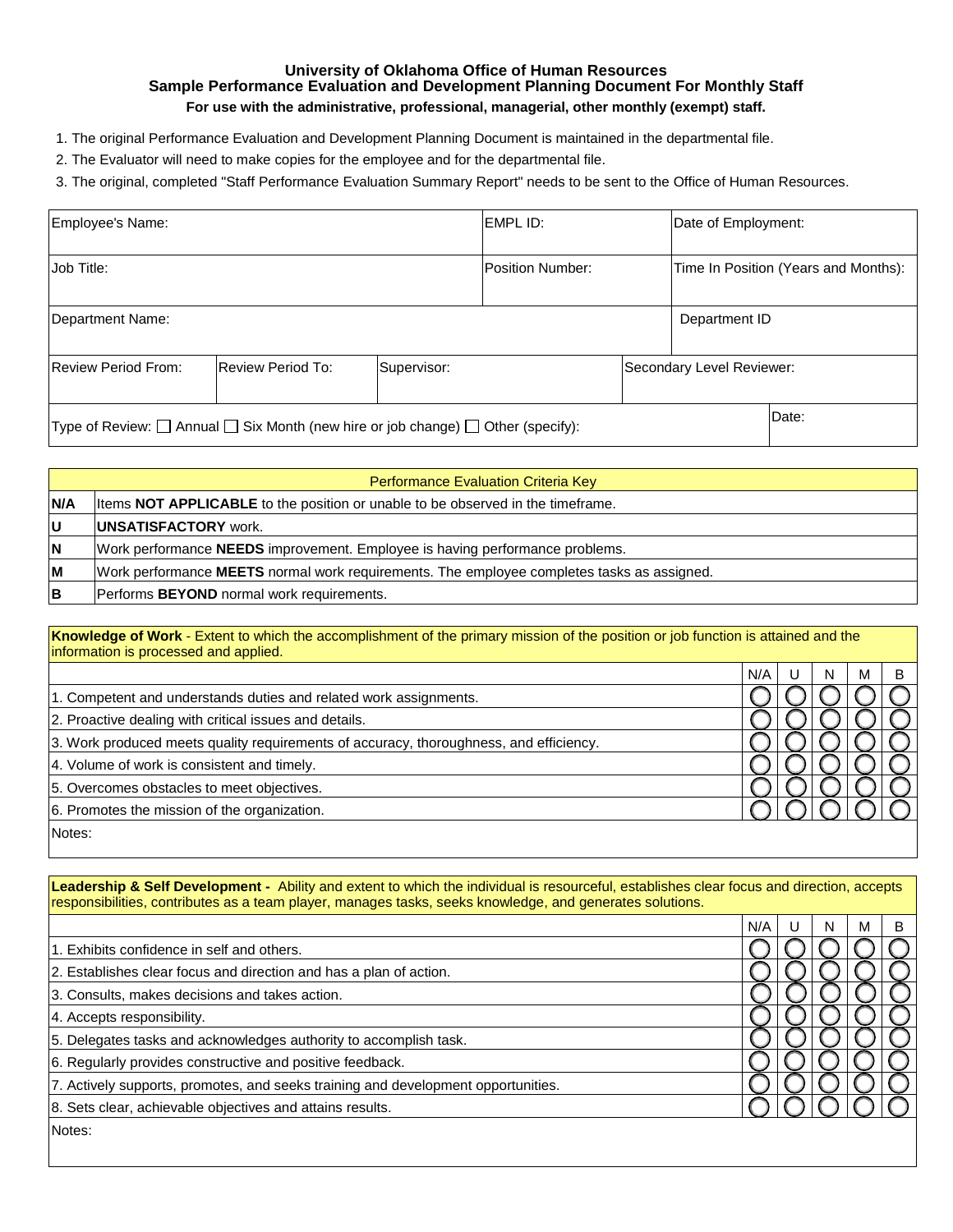| Project & Financial / Budget Management - Ability and extent to which the individual defines a project, gathers and analyzes relevant<br>information, develops and/or contributes to the development of realistic budget parameters. |     |    |   |   |   |
|--------------------------------------------------------------------------------------------------------------------------------------------------------------------------------------------------------------------------------------|-----|----|---|---|---|
|                                                                                                                                                                                                                                      | N/A |    | N | М | B |
| 1. Clearly defines project and determines required resources.                                                                                                                                                                        |     |    |   |   |   |
| 2. Establishes goals and milestones.                                                                                                                                                                                                 |     |    |   |   |   |
| 3. Establishes effective procedures, alternatives, liaisons, and timelines.                                                                                                                                                          |     |    |   |   |   |
| 4. Coordinates and monitors group or team processes.                                                                                                                                                                                 |     |    |   |   |   |
| 5. Operates within budget parameters.                                                                                                                                                                                                |     |    |   |   |   |
| 6. Develop and implements cost saving measures or promotes revenue generation where appropriate.                                                                                                                                     |     |    |   |   |   |
| 7. Projects are completed on time and within budget guidelines.                                                                                                                                                                      |     |    |   |   |   |
| 8. Sets clear, achievable objectives and attains results.                                                                                                                                                                            |     |    |   |   |   |
| 9. Overcomes obstacles to meet objectives.                                                                                                                                                                                           |     |    |   |   |   |
| 10. Regularly provides constructive and positive feedback.                                                                                                                                                                           |     |    |   |   |   |
| Notes:                                                                                                                                                                                                                               |     |    |   |   |   |
| Interpersonal Oral and Written Communication - Demonstrates the ability to promote a positive work environment by selecting and<br>eliciting appropriate and pertinent communication methods and information.                        |     |    |   |   |   |
|                                                                                                                                                                                                                                      | N/A | U  | N | M | B |
| 1. Speaking is clear, concise, and organized.                                                                                                                                                                                        |     |    |   |   |   |
| 2. Selects the most appropriate and effective communication method.                                                                                                                                                                  |     |    |   |   |   |
| 3. Writing is clear, concise and organized.                                                                                                                                                                                          |     |    |   |   |   |
| 4. Adjusts information and delivery to the target audience.                                                                                                                                                                          |     |    |   |   |   |
| 5. Demonstrates effective group presentation skills.                                                                                                                                                                                 |     |    |   |   |   |
| 6. Keeps supervisor and others informed.                                                                                                                                                                                             |     |    |   |   |   |
| 7. Comprehends and can interpret oral/written communications.                                                                                                                                                                        |     |    |   |   |   |
| 8. Exhibits reflective listening skills.                                                                                                                                                                                             |     |    |   |   |   |
| 9. Responds in a positive manner to feedback.                                                                                                                                                                                        |     |    |   |   |   |
| 10. Provides clear, concise, and organized feedback.                                                                                                                                                                                 |     |    |   |   |   |
| 11. Ability to deal with conflict constructively.                                                                                                                                                                                    |     |    |   |   |   |
| 12. Affectively participates as a team member.                                                                                                                                                                                       |     |    |   |   |   |
| 13. Maintains confidentiality.                                                                                                                                                                                                       |     |    |   |   |   |
| Notes:                                                                                                                                                                                                                               |     |    |   |   |   |
| Time and Attendance - Punctual and present to perform assigned work load.                                                                                                                                                            |     |    |   |   |   |
|                                                                                                                                                                                                                                      | N/A | U  | N | M | B |
| 1. Punctual for work.                                                                                                                                                                                                                |     |    |   |   |   |
| 2. Punctual for meetings.                                                                                                                                                                                                            |     |    |   |   |   |
| 3. Present for assigned on duty timeframe.                                                                                                                                                                                           |     |    |   |   |   |
| 4. Present for meetings.                                                                                                                                                                                                             |     |    |   |   |   |
| Notes:                                                                                                                                                                                                                               |     |    |   |   |   |
| Health and Safety - Uses best practices to assist in ensuring the health and safety of self and others.                                                                                                                              |     |    |   |   |   |
|                                                                                                                                                                                                                                      | N/A | ΙU | N | M | B |
| 1. Is attentive to potential health and safety risks.                                                                                                                                                                                |     |    |   |   |   |
| 2. Monitors workplace for self and other employees.                                                                                                                                                                                  |     |    |   |   |   |
| 3. Makes recommendations for improving safe work practices.                                                                                                                                                                          |     |    |   |   |   |
| 4. Follows established safe work practices.                                                                                                                                                                                          |     |    |   |   |   |
| 5. Understands process for reporting injuries.                                                                                                                                                                                       |     |    |   |   |   |
| Notes:                                                                                                                                                                                                                               |     |    |   |   |   |
|                                                                                                                                                                                                                                      |     |    |   |   |   |